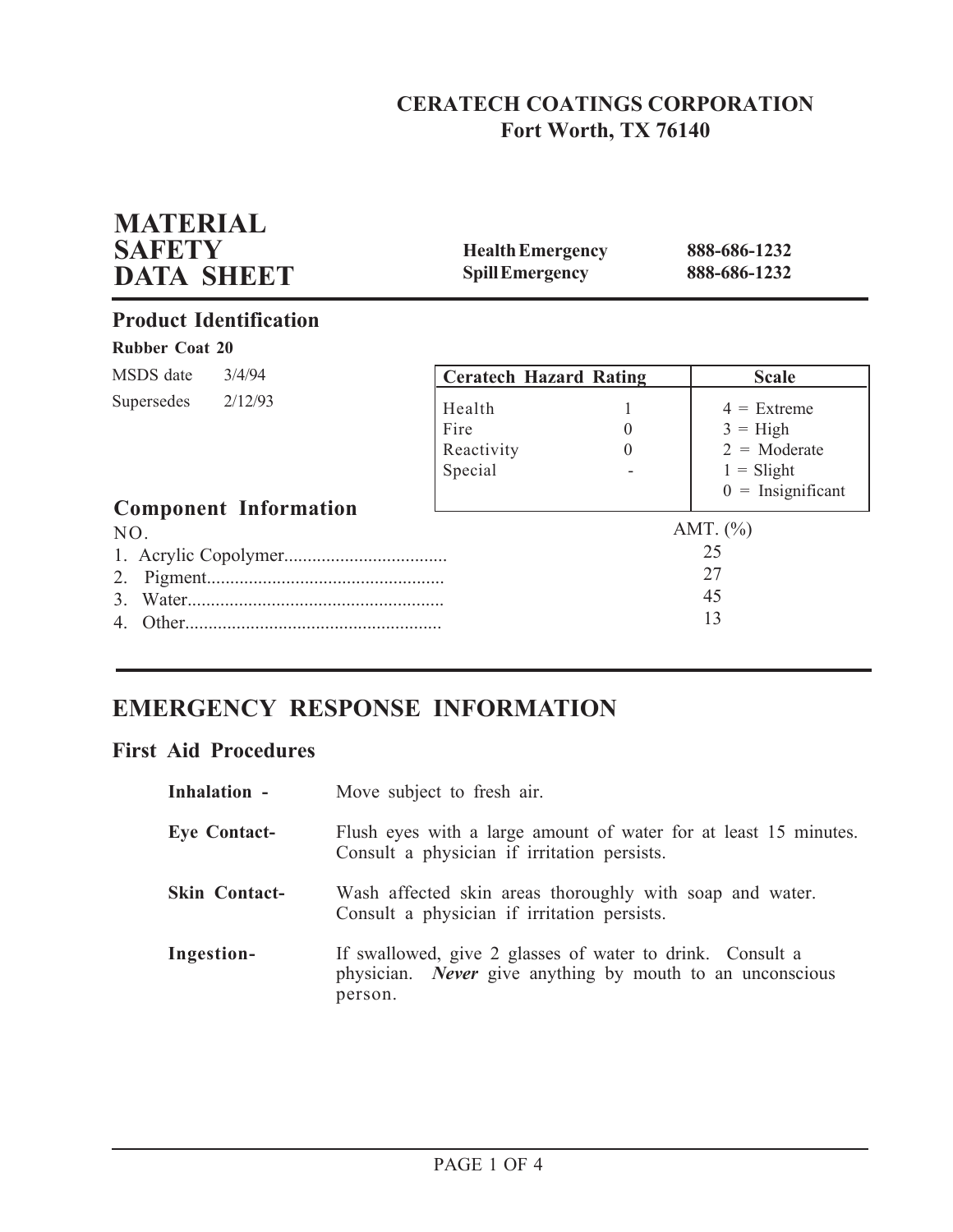## **SPILL OR LEAK HANDLING INFORMATION**

**Personal Protection -** Appropriate protective equipment must be worn when handling a spill of this material. See the **PERSONAL PROTECTION MEASURES** Section for recommendations. If exposed to material during clean-up operations, see the **FIRST AID PROCEDURES** Section for actions to follow.

**Procedures -** Keep spectators away. Floor may be slippery; use care to avoid falling. Contain spills immediately with inert materials (e.g. sand, earth). Transfer liquids and solid diking material to separate suitable containers for recovery or disposal. **CAUTION:** Keep spills and cleaning runoff out of municipal sewers and open bodies of water.

## **HAZARD INFORMATION**

*The health effects of this product have not been tested. The following information is based on the hazards of its components.*

## **HEALTH EFFECTS FROM OVEREXPOSURE**

| <b>Primary Routes of Exposure -</b>  | Inhalation<br>Eye Contact<br>Skin Contact                                                                                                                                                |
|--------------------------------------|------------------------------------------------------------------------------------------------------------------------------------------------------------------------------------------|
| Inhalation -                         | Inhalation of vapor or mist can cause the following: headache<br>- nausea - irritation of nose, throat and lungs.                                                                        |
| <b>Eye Contact -</b>                 | Direct contact with material can cause the following:<br>slight<br>irritation.                                                                                                           |
| <b>Skin Contact -</b>                | Prolonged or repeated skin contact can cause the following:<br>slight skin irritation.                                                                                                   |
| <b>FIRE AND EXPLOSIVE PROPERTIES</b> |                                                                                                                                                                                          |
|                                      | Auto-ignition temperatureNot Applicable<br>Lower explosive limitNot Applicable<br>Upper Explosive limitNot Applicable                                                                    |
| <b>REACTIVITY INFORMATION</b>        |                                                                                                                                                                                          |
| Instability -                        | This material is considered stable. However, avoid temperatures<br>above 177°C/350°F, the onset of polymer decomposition. Thermal<br>decomposition is dependent on time and temperature. |
| Hazardous Polymerization -           | Product will not undergo polymerization.                                                                                                                                                 |
| Incompatibility -                    | This product should not come in contact with solvent borne<br>materials.                                                                                                                 |
|                                      | $\overline{D}$ $\overline{A}$ $\overline{C}$ $\overline{D}$ $\overline{A}$ $\overline{C}$ $\overline{A}$                                                                                 |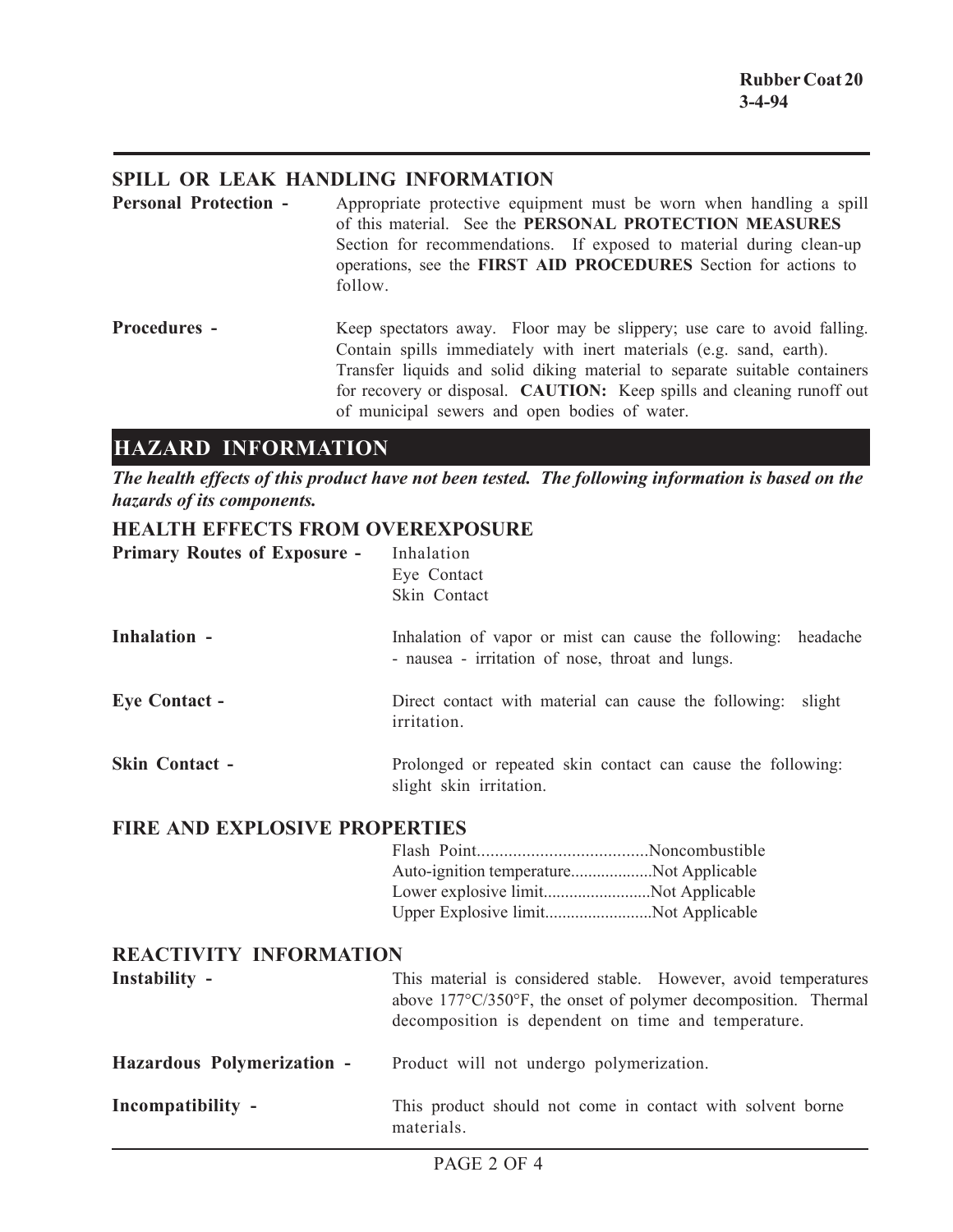# **ACCIDENT PREVENTION INFORMATION COMPONENT EXPOSURE INFORMATION**

| <b>Component Information</b> |             |
|------------------------------|-------------|
| No.                          | Amt. $(\%)$ |
| 1. Acrylic Copolymer         | 25          |
|                              | 27          |
|                              | 45          |
|                              |             |

#### **EXPOSURE LIMIT INFORMATION**

| Component                 | <b>CERATECH</b>    | <b>OSHA</b> | <b>ACGIH</b> |
|---------------------------|--------------------|-------------|--------------|
| Inits <sup>1</sup><br>No. | <b>STEL</b><br>TWA | TWA STEL    | TWA STEL     |
|                           | none               | none        | none         |
|                           | none               | none        | none         |
| $\vert 2. \vert$          | none               | none        | none         |
|                           | none               | none        | none         |
| $\beta$ .                 | none               | none        | none         |
|                           | none               | none        | none         |
| 4.                        | none               | none        | none         |
|                           | none               | none        | none         |

#### **PERSONAL PROTECTION MEASURES**

| <b>Respiratory Protection -</b> | None required under normal operating conditions. When mist occurs<br>during spraying operations, wear a MSHA/NIOSH - approved (or<br>equivalent) disposable half-mask dust/mist respirator. |
|---------------------------------|---------------------------------------------------------------------------------------------------------------------------------------------------------------------------------------------|
| <b>Eye Protection -</b>         | Use chemical splash goggles (ANSI Z87.1 or approved equivalent).                                                                                                                            |
| <b>Hand Protection -</b>        | The glove(s) listed below may provide protection against permeation.<br>Gloves of other chemically resistant materials may not provide adequate<br>protection: Neoprene.                    |

## **STORAGE AND HANDLING INFORMATION**

**Storage Conditions -** Keep from freezing; material may coagulate. The minimum recommended storage temperature for this material is 1°C/34°F. The maximum temperature for this material is 49°C/120°F.

## **SUPPLEMENTAL INFORMATION TYPICAL PHYSICAL PROPERTIES**

| Specific Gravity (Water=1)>1 |  |
|------------------------------|--|
|                              |  |
|                              |  |
|                              |  |
|                              |  |
|                              |  |
|                              |  |
|                              |  |